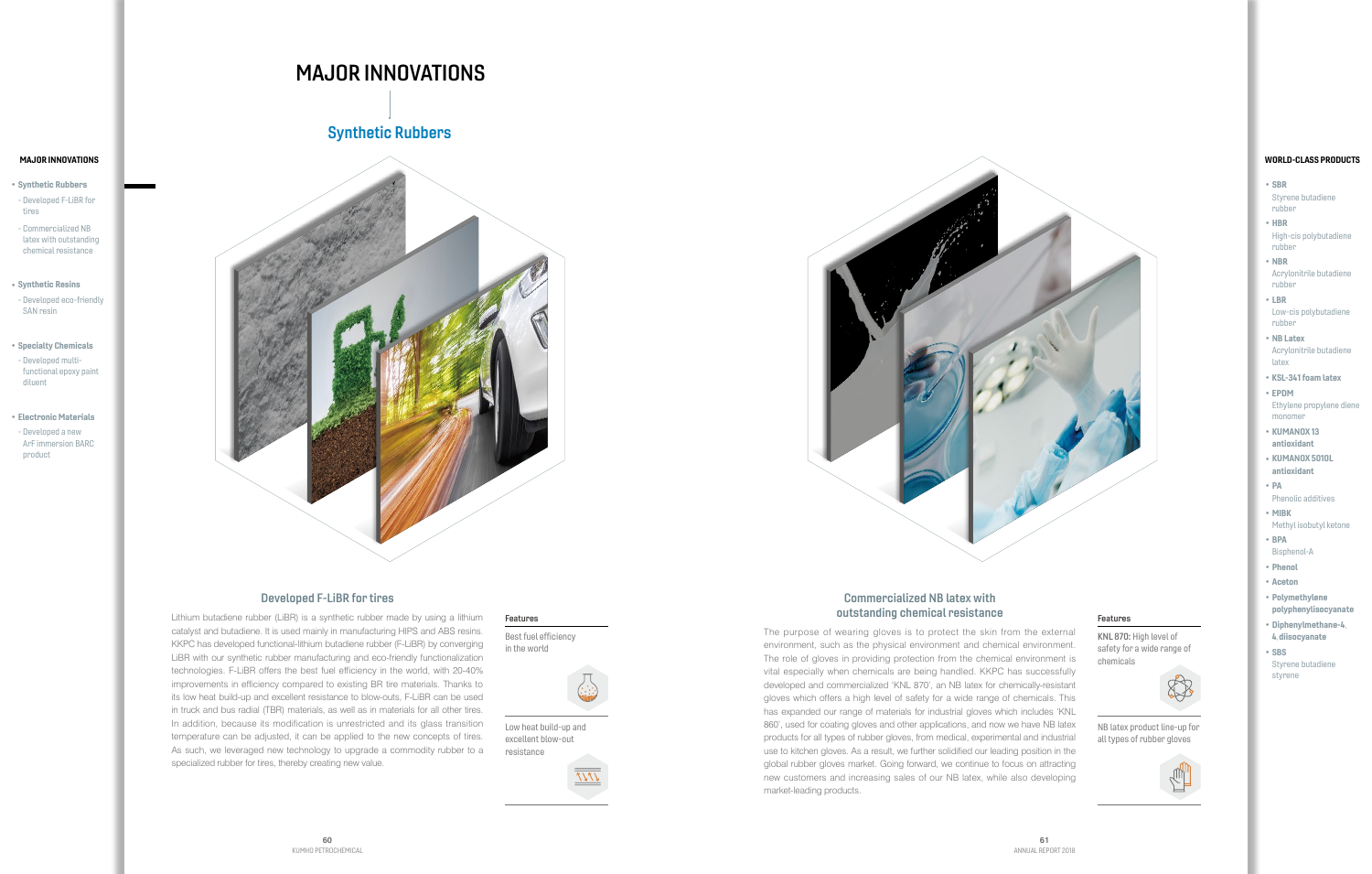### Developed eco-friendly SAN resin

Atyrene acrylonitrile (SAN) resin is used in various products, ranging from food and cosmetics containers to parts for home appliances and disposable lighters. Although demand for SAN resin has been rising, Food Contact Material (FCM) regulations stipulated in EU Regulations and GB 4806.7, which is the national standard criteria in China, have recently become stricter, making it more difficult to export to these markets. KKPC has sought to minimize remaining acrylonitrile (AN) by optimizing devolatilization process and applying a re-extrusion method, but it has proved difficult to satisfy all relevant regulations. We have therefore obtained a technology that can completely remove all remaining AN through a reactive extrusion method which uses a special additive that functions as a scavenger for leftover AN. Now we are making additional improvements to this technology in relation to manufacturing costs, and we expect to complete the development of AN control process with price competitiveness in the near future, which will enable us to lead the eco-friendly SAN market.

## Developed multi-functional epoxy paint diluent

KKPC offers an eco-friendly epoxy paint diluent additive that has the chemical features of nonylphenol (NP) but without the risks associated with existing NP. In 2018, we released Kumanox-3113, a multi-functional epoxy paint diluent, thus strengthening our product line-up. It is a non-reactive diluent which can be used in paints for construction, heavy duty paints for ships, adhesives and composite materials. As a hydrocarbon group, Kumanox-3113 offers extremely good usability with epoxy resins and amine hardeners. In addition, it offers excellent adhesive power and improved mechanical properties since it comes from a high hydroxy functional group. It can be used to both main agent and hardener, and because there is no discoloration after mixing, it can also be applied to transparent materials.

#### Features

Outstanding usability as a hydrocarbon group



Excellent adhesive power and mechanical properties improvement



#### Features

Technology that can completely remove all remaining AN



Remaining AN control process under development



- Synthetic Rubbers
- Developed F-LiBR for tires
- Commercialized NB latex with outstanding chemical resistance
- Synthetic Resins
- Developed eco-friendly SAN resin
- Specialty Chemicals - Developed multifunctional epoxy paint diluent
- Electronic Materials - Developed a new ArF immersion BARC product

# Synthetic Resins **Synthetic Resins** Synthetic Resins and Synthetic Resins and Synthetic Resins and Synthetic Resins and Synthetic Resins and Synthetic Resins and Synthetic Resins and Synthetic Resins and Synthetic Resins a





#### MAJOR INNOVATIONS

- SBR Styrene butadiene rubber
- HBR High-cis polybutadiene rubber
- NBR Acrylonitrile butadiene rubber
- LBR Low-cis polybutadiene rubber
- NB Latex Acrylonitrile butadiene latex
- KSL-341 foam latex
- EPDM Ethylene propylene diene monomer
- KUMANOX 13 antioxidant
- KUMANOX 5010L antioxidant
- PA
- Phenolic additives
- MIBK
- Methyl isobutyl ketone
- BPA
- Bisphenol-A
- Phenol
- Aceton
- Polymethylene polyphenylisocyanate
- Diphenylmethane-4, 4,diisocyanate
- SBS Styrene butadiene styrene

#### WORLD-CLASS PRODUCTS